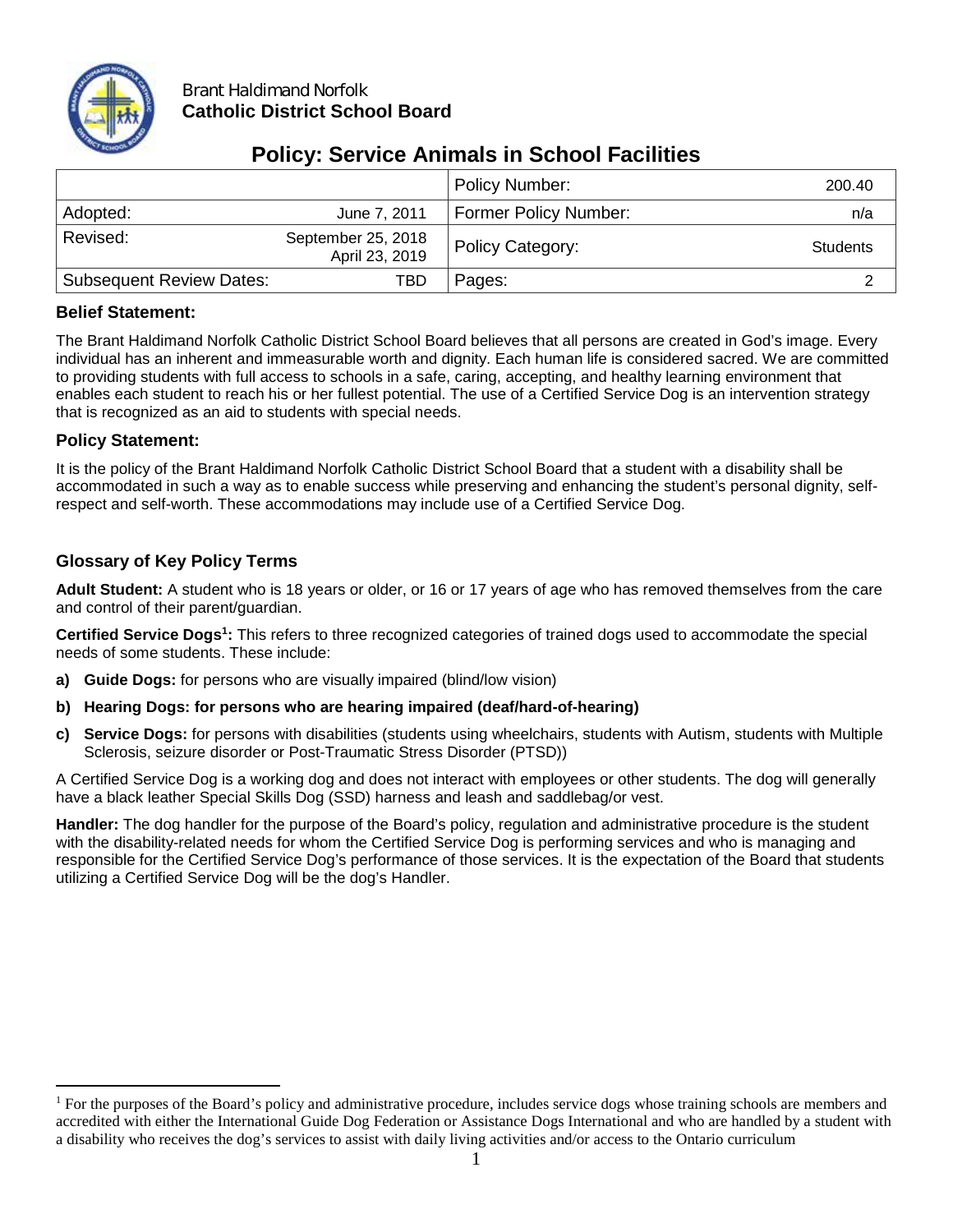

### Brant Haldimand Norfolk **Catholic District School Board**

#### **References**

Education Act Accessibilities for Ontarians with Disabilities Act (2001) Human Rights Code (Ontario) Blind Person's Rights Act Special Education in Ontario Schools Kindergarten to Grade 12: A Policy and Resource Guide 2017 Individual Education Plan: A Resource Guide 2004 Multi-Year Integrated Accessibility Plan 2018-2023 Policy 200.32 Integrated Accessibility Standards – Customer Service Administrative Procedure 200.34 Admission of Students Policy and Administrative Procedure 200.14 Educational Field Trip and Excursions Policy and Administrative Procedure 500.01 Nutrition – Creating a Healthy Environment Policy and Administrative Procedure 200.01 Transportation of Students Policy and Administrative Procedure 400.19 Volunteers Policy and Administrative Procedure 300.12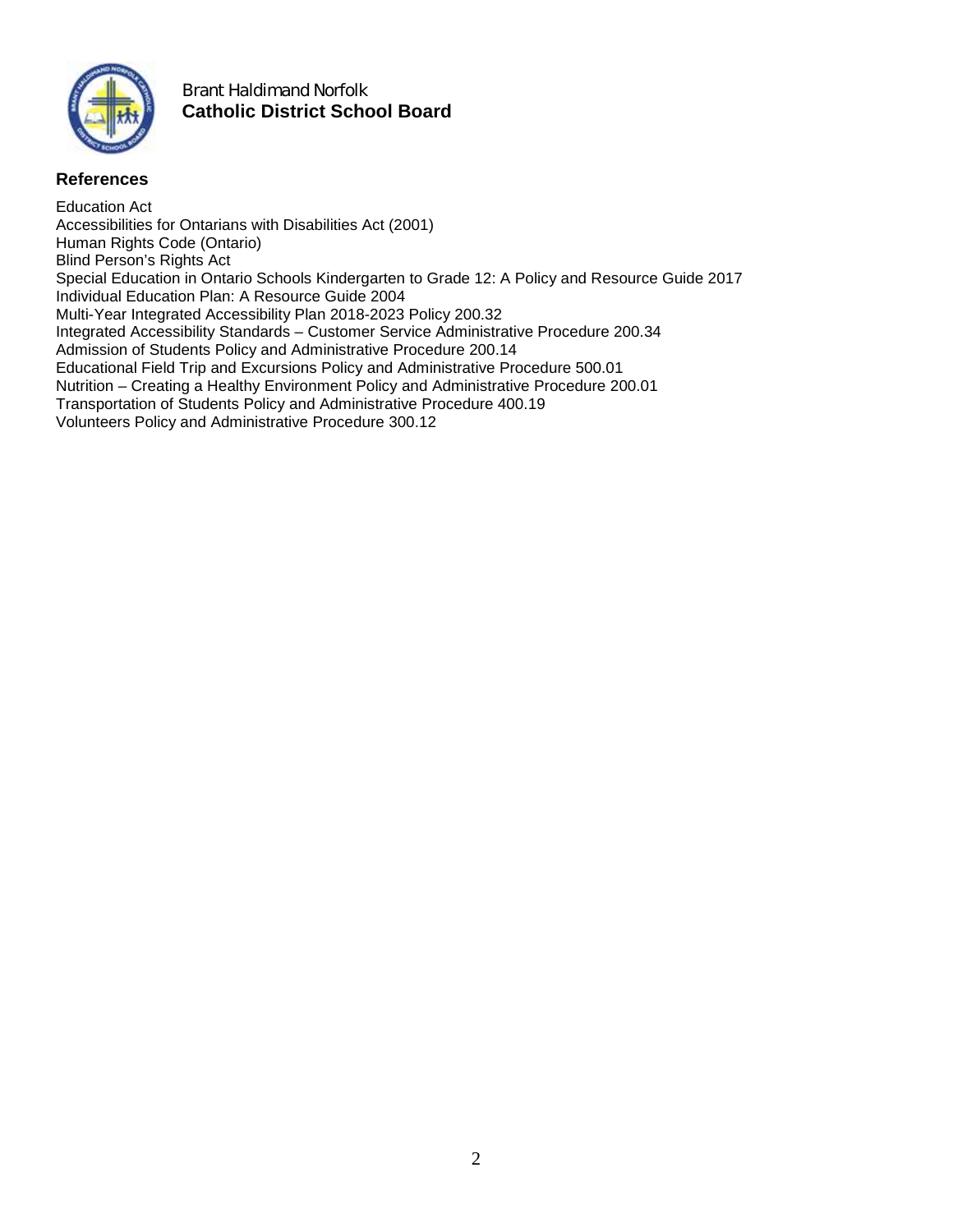

# **Service Animals in School Facilities AP 200.40**

| <b>Procedure for:</b> | Principals/Vice-Principals                             | <b>Adopted:</b> | June 7, 2011       |
|-----------------------|--------------------------------------------------------|-----------------|--------------------|
| <b>Submitted by:</b>  | Michelle Shypula, Superintendent of Education Revised: |                 | September 25, 2018 |
| Category:             | Students                                               |                 | April 23, 2019     |

#### **Purpose**

The Brant Haldimand Norfolk Catholic District School Board believes that as a Catholic learning community, we need to provide safe, nurturing and inclusive environments for learning, working and growing. The purpose of the Administrative Procedure is to provide direction to school administrators regarding the accommodation process for students desiring to use their Certified Service Dogs while attending school.<sup>1</sup>

#### **Responsibilities**

**Superintendent of Education:** The Superintendent of Education will implement the policy and administrative procedure board wide.

**Principal/Vice-Principal and/or Designate:** Principals are to ensure that the procedures are followed and appropriate forms are completed and on file and that all staff, students and others are properly trained on how to interact with the student who is accompanied by the Certified Service Dog.

**School Staff:** School staff will implement the Service Animals in School Facilities administrative procedure in their schools.

**Parents/Guardians:** Parents/Guardians will follow the Service Animals in School Facilities administrative procedure.

**Student:** Students will follow the Service Animals in School Facilities administrative procedure.

#### **Information**

The Human Rights Code, the Blind Persons' Rights Act and the Accessibility for Ontarians with Disabilities Act (2001) provide authority for Certified Service Dogs to accompany their handlers in all public places and spaces accessible to third parties. **School buildings are NOT public spaces pursuant to the Education Act**. Nevertheless Certified Service Dogs can be recognized as an accommodation strategy<sup>2</sup> that aids the Handler (student with special needs) to access the Ontario Curriculum or perform daily living activities. Certified Service Dogs and their Handlers receive specialized training to work together and consequently they are trained to present minimal risk and impact on other people and their environment. As a result, access by the Certified Service Dog to the school attended by the Handler may be facilitated pursuant to this procedure.

The access of Certified Service Dogs, for the benefit of a student, will be considered by the Brant Haldimand Norfolk Catholic District School Board in accordance with the duty to accommodate the disability-related needs of that student to the point of undue hardship in accordance with the Human Rights Code. When a Certified Service Dog is being considered by a family as an accommodation for their child, the parent/guardian may wish to consider meeting with the school principal, Student Achievement Lead: Special Education and the Superintendent of Education, Special Education prior to making a commitment to receive a dog.

**Companion Dogs** and **Service Animals**, for the purpose of the Board's policy, regulation and administrative procedure, include animals that provide comfort and friendship to students who may have emotional, self-esteem or social problems. However, their assistance is generally not required to enable a student to access the Ontario curriculum. While these

<sup>&</sup>lt;sup>1</sup> If an individual with a Certified Service Dog wishes to visit a school, he/she must provide ample notice of this visit so the principal can ensure the Certified Service Dog's presence will cause no undue hardship to others. Visitors on board property who require the use of a Certified Service Dog must ensure the dog wears the distinctive harness/saddlebag or vest. The Certified Service Dog must also be on a leash at all times and accompanied by the handler. For further information, please refer to the Board's customer service policy and procedure pursuant to the Accessibility for Ontarians with Disabilities Act (2001).

<sup>&</sup>lt;sup>2</sup> Accommodations refer to special teaching and assessment strategies, human supports, and/or individualized equipment required to enable a student to learn and demonstrate learning (Special Education in Ontario Schools Kindergarten to Grade 12: A Policy and Resource Guide, 2017 p.G1)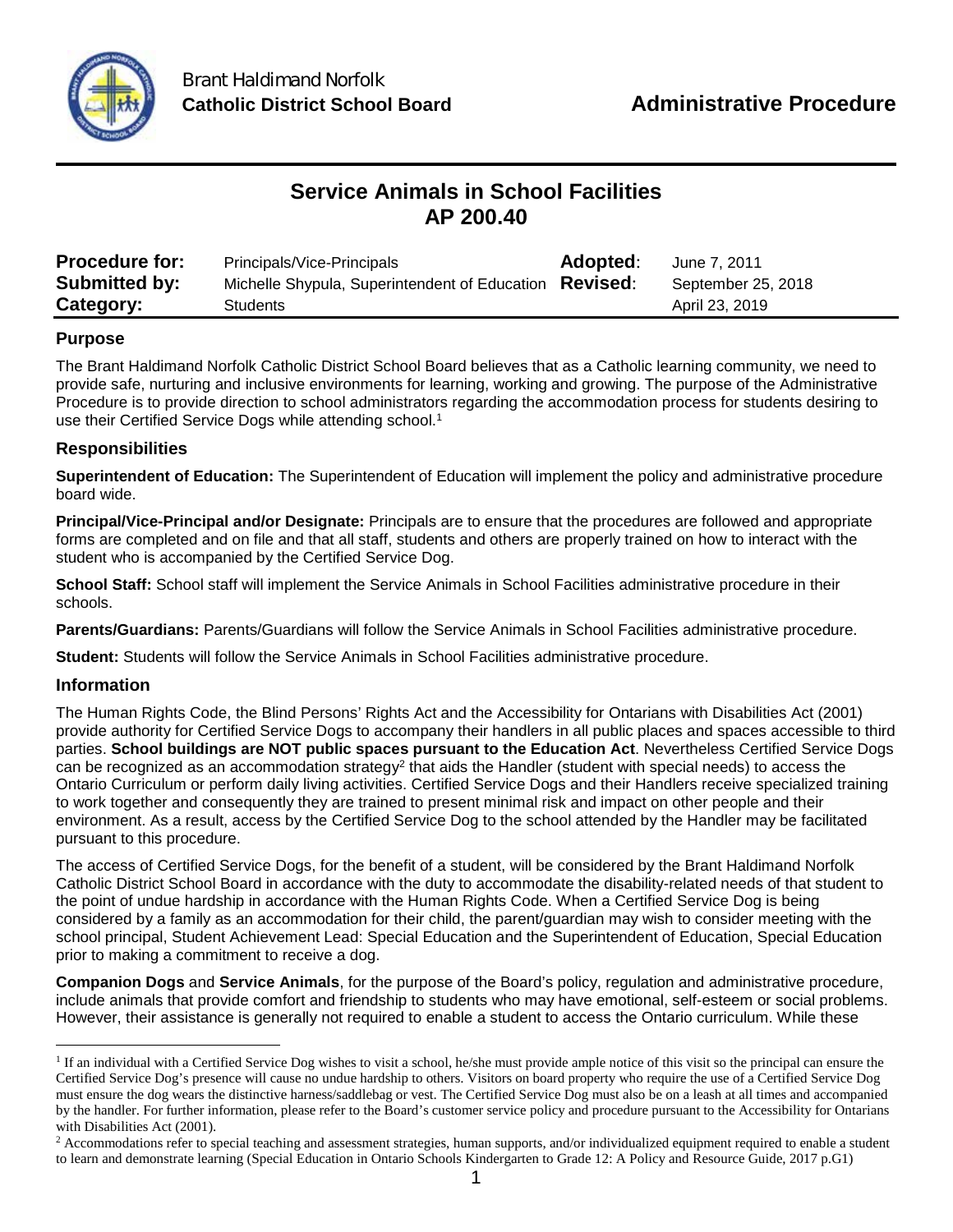

animals may have training, the student they serve may not be the Handler and the student and the animal do not have the same training that a Certified Service Dog and its handler receive. As a result, requests for the use of Companion Dogs and Service Animals will only be considered as a last resort to accommodate the student's demonstrated disability related needs.

**Therapy Dogs** do not provide services to students while they are attending school.

### **Training and Registration**

Both the Certified Service Dog and the Handler must receive training to ensure that the dog provides the Handler with accommodation services in an appropriate manner irrespective of the environment.

A Certified Service Dog and the dog's Handler must be trained and the dog must be registered in Canada. Training schools for Certified Service Dogs in Ontario must be members and accredited by either:

- a) The International Guide Dog Federation, whose purpose is to serve the visually impaired and blind people from around the world by training and providing Guide Dogs or;
- b) Assistance Dogs International Inc. which is a coalition of not-for-profit organizations that train and place Assistance Dogs.

Certified Service Dogs are given to students with disabilities including: Physical, Blind or Low Vision, Deaf/Hearing Impaired, Autism Spectrum Disorder, Post-traumatic Stress Disorder or a seizure disorder.

### **Initiating Admittance and Integration of a Certified Service Dog**

The parent(s)/guardian(s) must initiate the process by providing a letter to the school requesting permission to have a Certified Service Dog assist their child in school.

The entry of the Certified Service Dog is decided after extensive consultation and is not automatically approved. Decisions regarding the admittance and integration of Certified Service Dogs into the school environment for the benefit of a student are made on a case-by-case basis.

When parent(s)/quardian(s) request that their child use a dog in school, it must be determined if the request is for a Certified Service Dog and the principal must review the request with the Superintendent of Education: Special Education. All circumstances of a particular case, including the individual needs of the student being assisted by the dog and the needs of other students will be considered. Where necessary in the decision-making process, rights and needs of one person may need to be balanced against the rights and needs of another.

As part of the approval process, the principal will schedule a school conference meeting and a school council meeting. The parent(s)/guardian(s) are expected to attend and provide input to ensure a safe and smooth transition for all.

When the use of a Certified Service Dog in school has been approved, the animal may be excluded from access to the school or part of the school when:

- There is risk to the health of students/staff or the physical or mental well-being of students as a result of the presence of the Certified Service Dog;
- Exclusion is required by another statute. Examples include the Health and Protection and Promotion Act and Food Safety and Quality Act. The former Act prohibits service animals in places where food is prepared, processed or handled (e.g. kitchen of school cafeteria or culinary arts classroom) although Certified Service Dogs are permitted where food is served and sold (e.g. school cafeteria or lunchroom);
- The Certified Service Dog is a breed that is not prohibited by law. An example would be the Ontario Dog Owner's Liability Act, which places restrictions on pit bull terriers;
- There has been a material change in the circumstances that led to the original approval of the use of the Certified Service Dog in the school;
- Law otherwise requires exclusion; and
- Consideration should be given to options available prior to exclusion of the Certified Service Dog.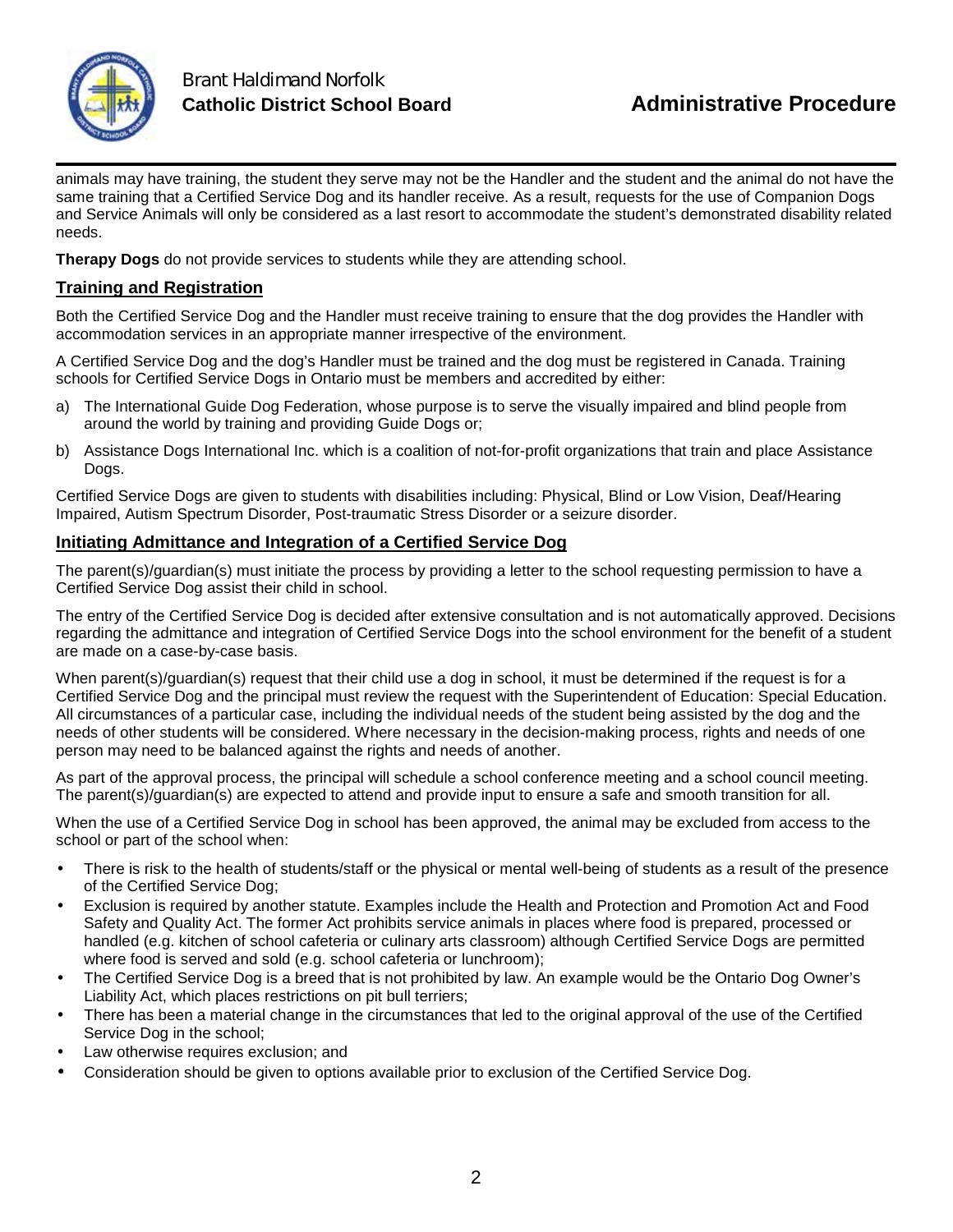

### **Certified Service Dogs for Students Who are not the Handler**

When the student is not able to 'handle" the dog, the dog will not be considered a Certified Service Dog for the purposes of this procedure but the student may still receive a benefit from utilizing a service dog as an accommodation. Where the student is not the handler, an adult must be trained and must provide supervision and handling of the service dog. As a result, requests to permit the service dog to attend and be integrated into the school environment will be considered individually in accordance with the duty to accommodate to the point of undue hardship pursuant to the Human Rights Code. Factors to be considered include but are not limited to:

- The student's demonstrated disability related needs;
- The accommodation(s) that may be provided by the service dog to meet the student's disability related needs;
- Alternative accommodations available that meet the student's demonstrated disability related needs; and
- The impact on the classroom and school.

#### **Procedures**

#### **1.0 Parent/Guardian**

The parent/guardian shall:

- 1.1 Provide a letter to the school requesting permission for a Certified Service Dog to the school and outlining the purpose and benefits of having a Certified Service Dog attend the school with their child, including details of the way the Certified Service Dog will accommodate the student's demonstrated disability related to needs, for example providing guidance in hallways;
- 1.2 Provide a letter from a member of the College of Physicians and Surgeons, a member of the College of Psychologists or nurse qualified in a discipline relevant to the person's disability confirming the recognized disability and related special needs, including a recommendation for the use of a Certified Service Dog;
- 1.3 Provide a Certificate of Training for the Certified Service Dog and the Handler from the accredited National Service Dog Training Centre or from another certified training centre;
- 1.4 Pay for any financial implications regarding the use and care of the Certified Service Dog, which may include additional training from time to time for the Certified Service Dog and the Handler;
- 1.5 Provide and annually update the school with proof of up-to-date vaccinations, a municipal Certified Service Dog license and confirmation that the Certified Service Dog is in good health;
- 1.6 Arrange for the personal care and physical needs of the Certified Service Dog including once a day biobreak procedure as necessary;
- 1.7 Provide proof of a general liability insurance coverage in the amount of \$2 000 000.00 in the event of injury and/or damages resulting from the dog attending school with the Handler; and
- 1.8 The owner of the Certified Service Dog may also consider insurance coverage in the unfortunate situation if the dog were to be stolen or injured at no fault of the board.

#### **2.0 Certified Service Dog Handler**

The certified service dog handler shall:

- 2.1 Ensure quiet, steady behaviour from the Certified Service Dog while maintaining focus on the Handler (e.g. no aggression, inappropriate barking/crying, jumping on or sniffing of strangers, begging for human food);
- 2.2 Ensure that when the Handler is at rest, the Certified Service Dog lay quietly under a table or beside the Handler without getting up or moving around excessively;
- 2.3 Ensure that the Certified Service Dog responds quickly and readily to the Handler's commands, cues and/or directions; and
- 2.4 Ensure that the Certified Service Dog demonstrates appropriate behaviour around other dogs and animals.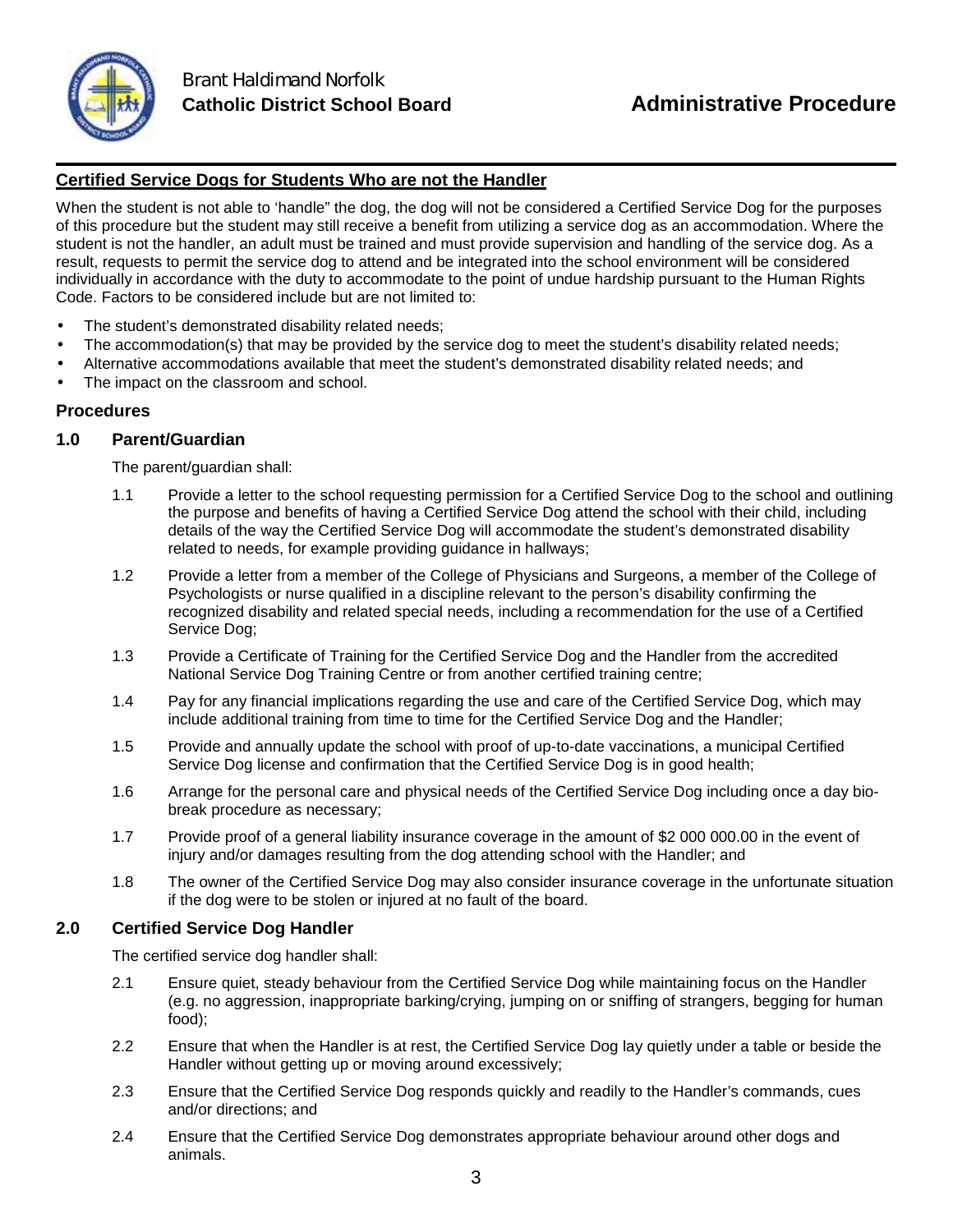

#### **3.0 Principal/Vice-Principal/Designate**

The principal/vice-principal/designate shall:

- 3.1 Ensure that the dog is a Certified Service Dog and use by the student who is the Handler is consistent with the needs or recommendations of the IPRC and/or IEP process. If the dog is not a Certified Service Dog or the student is not the Handler and the decision is made that alternative accommodations to meet the student's demonstrated disability related to needs are available, the Superintendent will identify in writing the rationale for the decision.
- 3.2 Consult with the appropriate Superintendent prior to setting a meeting to discuss the use of a Certified Service Dog.
- 3.3 Inquire regarding any potential severe allergies and/or anxieties with respect to the Certified Service Dog and consider possible accommodation plans to meet competing rights.
- 3.4 Arrange a meeting with parent(s)/guardian(s)/adult student, classroom teacher(s), Superintendent of Special Education, a representative of the Certified Service Dog Training Provider, the student, as appropriate, and other staff/resource personal deemed necessary to discuss and develop a plan to determine:
	- 3.4.1 The purpose and function of the Certified Service Dog;
	- 3.4.2 Training provided for the Handler (student) of the Certified Service Dog;
	- 3.4.3 Personal care and physical needs of the Certified Service Dog such as:
		- 3.4.3.1 The safest and most environmentally sound place for the Certified Service Dog to relieve itself;
		- 3.4.3.2 Removal and disposal of animal waste;
		- 3.4.3.3 Provision of a suitable container for waste that the Handler can access; and
		- 3.4.3.4 Considerations for seasonal changes and inclement weather.
	- 3.4.4 Classroom considerations such as seating arrangements;
	- 3.4.5 Any necessary changes in routines, procedures and/or program;
	- 3.4.6 Arrangements for the Certified Service Dog to visit the school without students present in order to familiarize it with the school site;
	- 3.4.7 A transition plan for the Certified Service Dog and the student;
	- 3.4.8 A timetable for the introduction of the Certified Service Dog to the school and class;
	- 3.4.9 A timetable for the training of the student's school team (i.e. principal, teacher(s), educational assistant(s) etc.);
	- 3.4.10 Rules of conduct around the Certified Service Dog for students, staff and the public; and
	- 3.4.11 Methods for disseminating and regulating such rules.
- 3.5 Inform all staff and the school council regarding the presence of a Certified Service Dog;
- 3.6 Liaise with the appropriate Superintendent, Student Achievement Lead: Special Education to resolve any specific concerns or issues raised regarding the presence of a Certified Service Dog;
- 3.7 Arrange for demonstrations by the Certified Service Dog provider for the student body, staff, and/or the community as deemed necessary to provide education and awareness of the Certified Service Dog in the school;
- 3.8 If applicable, ensure that the Brant Haldimand Norfolk Student Transportation Services is contacted regarding any transportation requirements;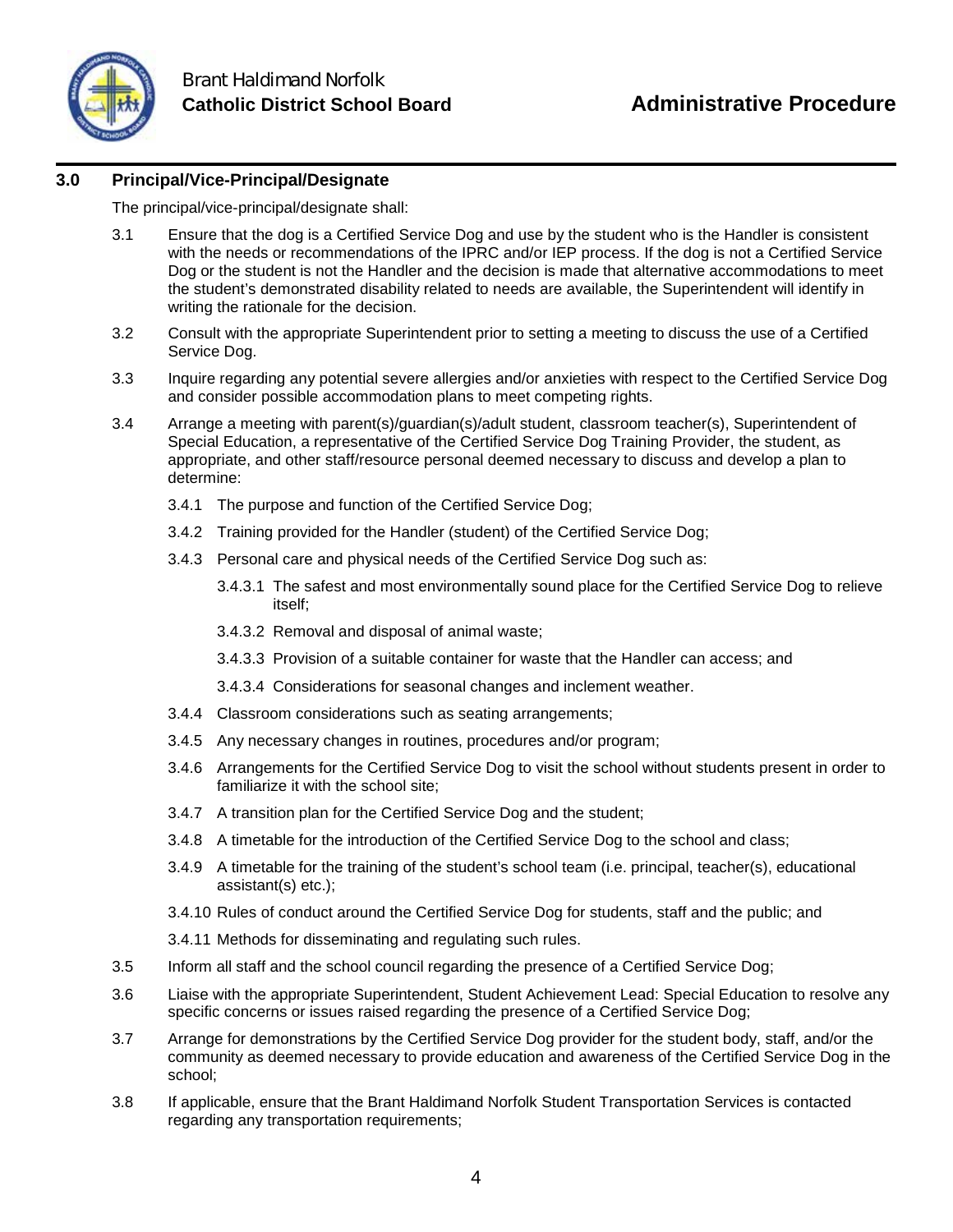

- 3.9 Revise emergency procedures as required to include the Certified Service Dog (e.g. notification to the Fire Department regarding the existence of the Certified Service Dog);
- 3.10 Post signs on each entry door of the school advising visitors of the presence of a working Certified Service Dog; and
- 3.11 Inform the school's Superintendent that a Certified Service Dog is in place at the school and when/if the Certified Service Dog is no longer going to be at the school.

#### **4.0 Communication**

Letters will be distributed as follows to inform:

- 4.1 The school community of the arrival of the Certified Service Dog, its purpose and rules regarding conduct around the Certified Service Dog (Appendix E);
- 4.2 The families of the students in any of the classes where the Certified Service Dog will be present to elicit information concerning allergies or anxiety from student's families (Appendix F);
- 4.3 The families of any students who will be sharing transportation where the Certified Service Dog will be present, where applicable (Appendix G); and
- 4.4 All information regarding the Certified Service Dog will be retained in the student's OSR.

#### **Appendices**

Appendix A - Information for Parents/Guardians Requesting a Certified Service Dog in the School

- Appendix B Request for Certified Service Dog Involvement with a Student
- Appendix C Administrative Checklist for Implementation of a Certified Service Dog into a School Environment
- Appendix D Management Plan for the Care of the Certified Service Dog
- Appendix E Sample Letter to the School Community
- Appendix F Sample Letter to the Families of Children in the Class (es)
- Appendix G Sample Letter to those Sharing Transportation

#### **Definitions**

**Adult Student:** A student who is 18 years or older, or 16 or 17 years of age who has removed themselves from the care and control of their parent/guardian.

**Certified Service Dogs:** This refers to three recognized categories of trained dogs used to accommodate the special needs of some students. These include:

- a) **Guide Dogs**: for persons who are visually impaired (blind/low vision)
- b) **Hearing Dogs:** for persons who are hearing impaired (deaf/hard-of-hearing)
- c) **Service Dogs**: for persons with disabilities (students using wheelchairs, students with Autism, students with Multiple Sclerosis, seizure disorder or students with Post-Traumatic Stress Disorder (PTSD))

A Certified Service Dog is a working dog and does not interact with employees or other students. The dog will generally have a black leather Special Skills Dog (SSD) harness and leash and /saddlebag or vest.

**Handler**: The dog handler for the purpose of the Board's policy, regulation and administrative procedure is the student with the disability-related needs for whom the Certified Service Dog is performing services and who is managing and responsible for the Certified Service Dog's performance of those services. It is the expectation of the Board that students utilizing a Certified Service Dog will be the dog's Handler.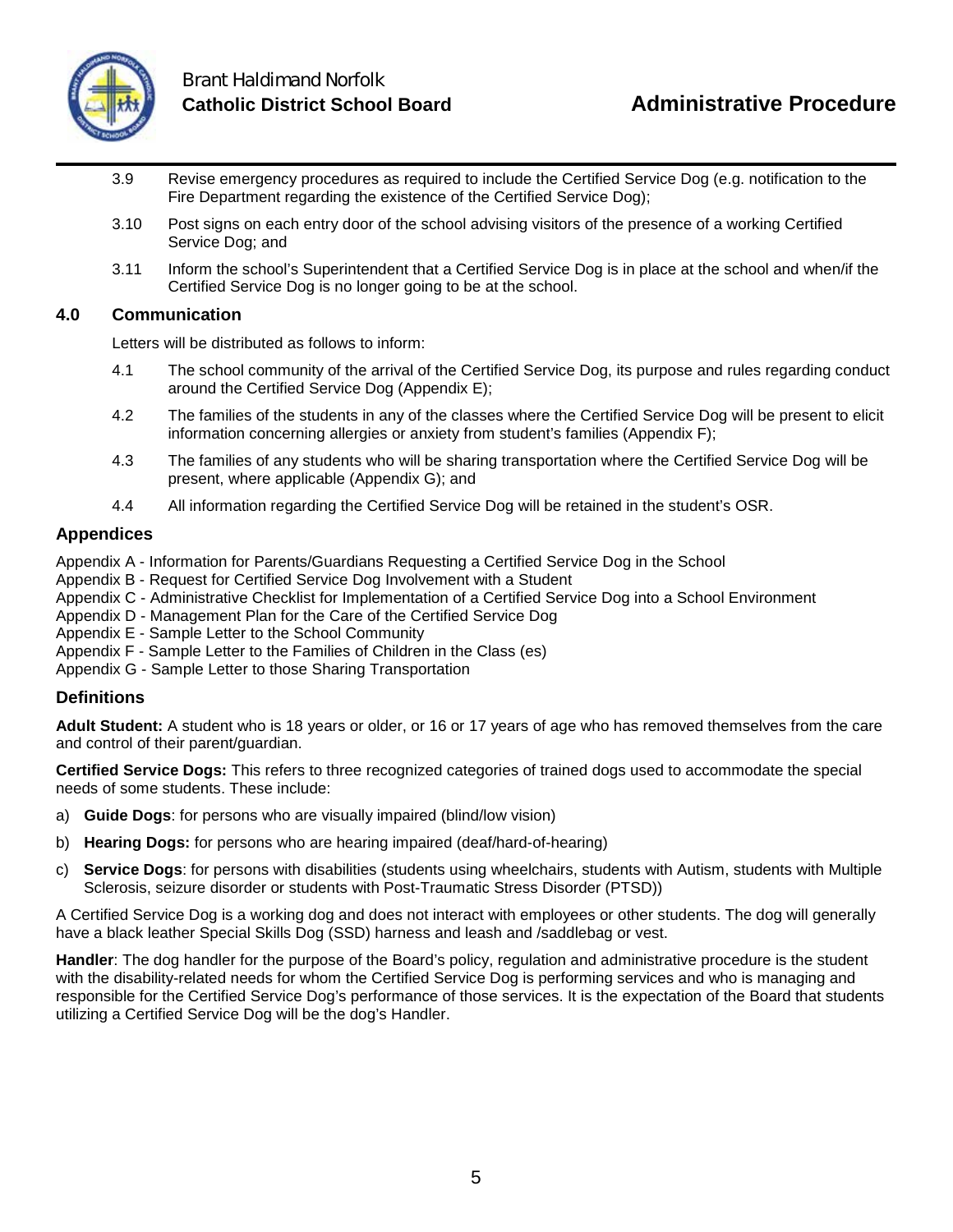

### **References**

Education Act Accessibilities for Ontarians with Disabilities Act (2001) Human Rights Code (Ontario) Blind Person's Rights Act Special Education in Ontario Schools Kindergarten to Grade 12: A Policy and Resource Guide 2017 Individual Education Plan: A Resource Guide 2004 Multi-Year Integrated Accessibility Plan 2018-2023 Policy 200.32 Integrated Accessibilities Standards – Customer Service Administrative Procedure 200.34 Admission of Students Policy and Administrative Procedure 200.14 Educational Field Trips and Excursions Policy and Administrative Procedure 500.01 Nutrition – Creating a Healthy Environment Policy and Administrative Procedure 200.01 Transportation of Students Policy and Administrative Procedure 400.19 Volunteers Policy and Administrative Procedure 300.12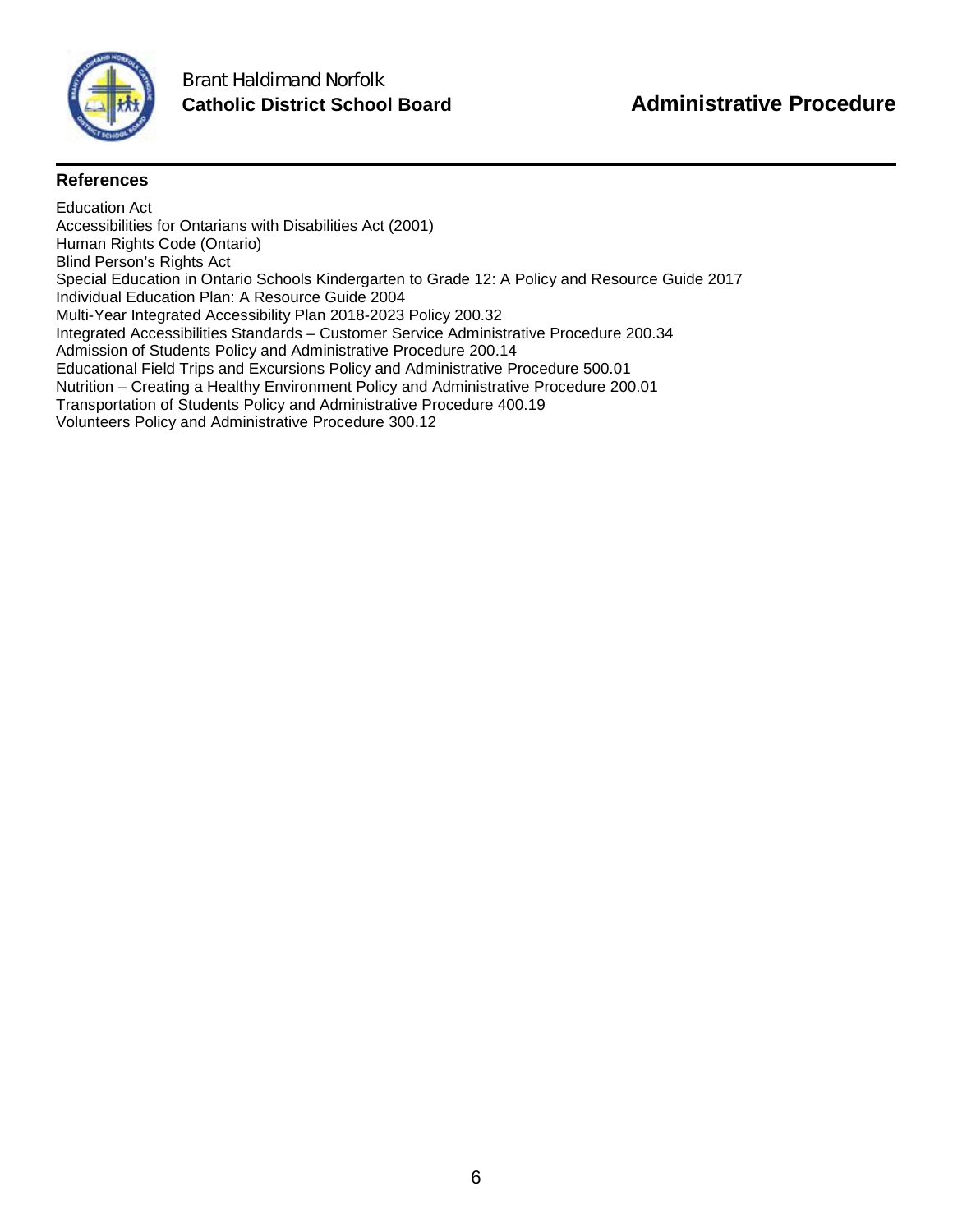

## **Information for Parents/Guardians Requesting a Certified Service Dog in the School**

- 1. The success of the implementation of a service dog into a school setting depends on clear communication, a wellinformed school community and careful planning. The information you provide will assist the principal to make the best possible decisions for your child and other students, as well as for the staff, volunteers and visitors in the school. The information will be filed in your child's Student Record (OSR).
- 2. The use of a service dog is considered to be an accommodation to help your child learn and to develop the necessary skills to achieve success at school. The use of a companion dog is generally not considered to be an accommodation under the Ontario Curriculum. If your child already has an Individual Education Plan, it will be reviewed at a case conference or one will be developed in consultation with you. The principal will invite you, your child's teacher(s), a representative from the assistance dog training school, the Special Education Resource Teacher (SERT) in the school, the Special Education Coordinator and a member of Student Support Services team to the case conference to discuss your child's needs, the accommodations that are already in place for your child as well as the additional assistance provided by the dog.
- 3. The information you provide will help the principal to implement your request. It is important that you provide the information that addresses the safety of the students and staff. For example, the principal needs to know that the dog has no history of nipping, biting or growling at children or adults nor exhibits aggressive protective behaviours.
- 4. Provide proof of general liability insurance coverage in the amount of \$2,000,000.00 in the event of injury and/or damages resulting when the dog is attending with the student handler at school.
	- a. Service dogs are generally very expensive. We also recommend confirmation that the owner has coverage in the unfortunate situation if the dog were to be stolen or injured at no fault of the Board.
- 5. It is important that you reinforce information about the standards in place through the accredited assistance dog school that address the safety of the students and staff.
- 6. The principal will investigate if any student or member of staff has severe medical or psychological reactions to dogs that may impact the involvement of the service dog at school.
- 7. The well-being of the dog is very important. Its care, handling and training needs will be addressed and your input as a trained handler is valuable. The principal also needs to know what other resources are available to facilitate the transition to school and the implementation of the plan. Strategies for becoming familiar with the building and school grounds, introduction to assemblies/concerts, recess and informing the staff about interacting with the dog will need to be included in the planning.
- 8. The principal, with your assistance, will develop a communication plan to inform students, staff and community members as appropriate.
- 9. A school assembly presented by a designate of service or guide dog school is recommended to ensure practical understanding of an assistance dog in the school community. Important information shared in this way facilitates understanding and acceptance of new practices at the school. You will be asked to participate in the information session/assembly.
- 10. After all the discussion is in place, the goal will be to implement the plan as soon as possible. Your responsibilities include:
	- a. Transporting or walking the dog to and from school or facilitating the use of bus transportation,
	- b. Providing the required equipment and dog care items
	- c. Working cooperatively with the school staff to make this accommodation a success,
	- d. assisting the principal to communicate relevant information to the school community,
	- e. providing the principal with required documentation in a timely fashion, and
	- f. Informing the principal of all relevant information that may affect the students and staff.
- 11. Once the necessary information has been discussed, the principal will consult with the Superintendent of Education and the Special Education Lead prior to the admittance and the implementation of the service or guide dog into the school.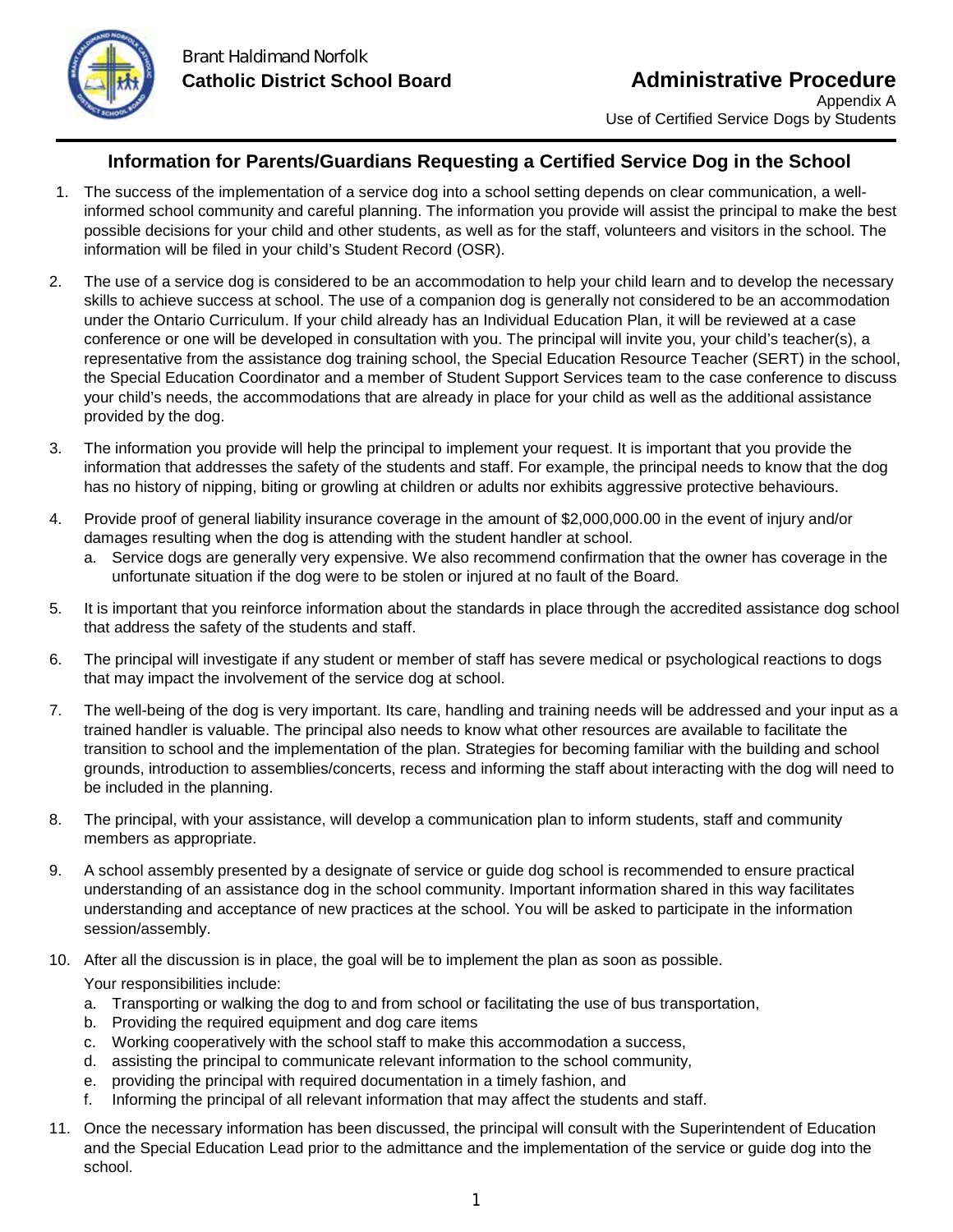

Appendix B

Request for Certified Service Dog Involvement with a Student

<u> 1980 - Johann Barn, mars ann an t-Amhain Aonaich an t-Aonaich an t-Aonaich ann an t-Aonaich ann an t-Aonaich</u>

| School:                           |        |
|-----------------------------------|--------|
| Name of Student:                  | D.O.B. |
| Address:                          |        |
| Name(s) of parent(s)/guardian(s): |        |
|                                   |        |
| Telephone(s) Home:                | Cell   |

- a) Type of Service Dog:
- b) The service dog will provide the following assistance with:
- c) Name and contact information of the accredited service dog school that provided the dog, training and will provide follow up support for the school community?

I/we understand that it is our responsibility to:

- Provide the principal required documentation regarding training, certification, registration, municipal licensing, vaccinations and health of the dog in a timely fashion;
- Provide required documentation and information regarding disability related needs and accommodations to be provided by the dog in a timely fashion;
- Facilitate transportation of the dog to and from the school;
- Provide general liability insurance coverage in the event of injury and/or damages resulting from use of the dog in school;
- Assume financial responsibility of the dog's training, veterinary care, city/county license and all other related costs;
- Work cooperatively with the school staff and provide and communicate information relevant to the school and school community;
- Provide the required equipment and dog care items;
- Attend to the daily care needs of the dog; and
- Work cooperatively with the school staff to make this accommodation a success.

I/we give permission for this information to be shared with the school community.

| Signature of student (if over 18) or parent(s)/guardian(s) | Date |
|------------------------------------------------------------|------|
|                                                            |      |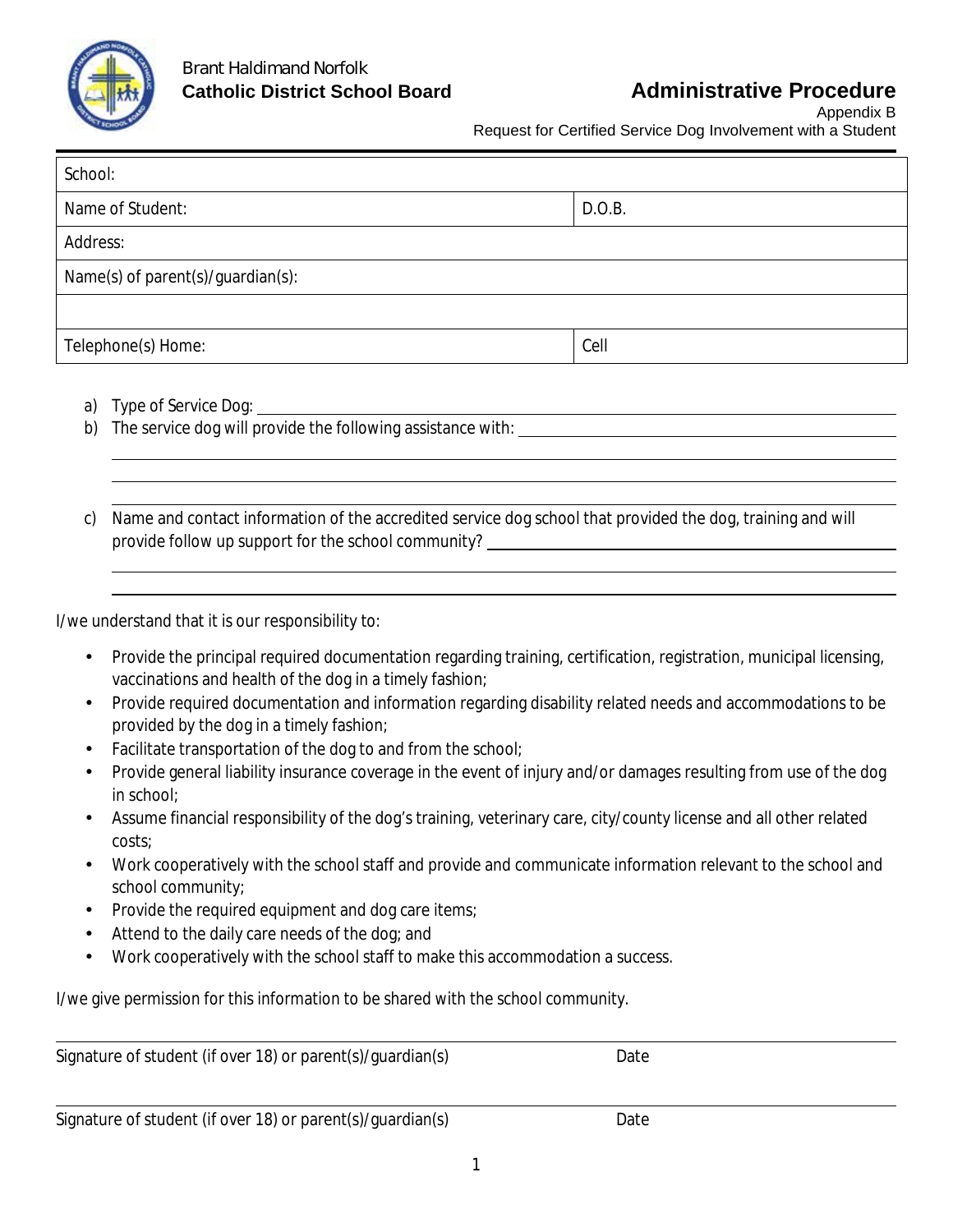

Appendix C

Administrative Checklist for Implementation of a Certified Service Dog into a School Environment

| <b>Checklist for Implementation of a Certified Service Dog into a School</b>                                                                                                                                                                                                                                                                                                                                                                                                                                                                                                                                                                                                                  | <b>Date of Completion</b><br>and Notes |
|-----------------------------------------------------------------------------------------------------------------------------------------------------------------------------------------------------------------------------------------------------------------------------------------------------------------------------------------------------------------------------------------------------------------------------------------------------------------------------------------------------------------------------------------------------------------------------------------------------------------------------------------------------------------------------------------------|----------------------------------------|
| Advise parent/guardian/adult student (18 years and older) making the request that the<br>Board has a procedure to follow before a decision is made.                                                                                                                                                                                                                                                                                                                                                                                                                                                                                                                                           |                                        |
| Provide parent(s)/guardian(s)/adult student with the form Request for a Certified<br>Service Dog Involvement with a Student and Information for Parents/Guardians<br>Requesting a Service Dog in the School.                                                                                                                                                                                                                                                                                                                                                                                                                                                                                  |                                        |
| Inform Superintendent Responsible for Special Education and Special Education Lead<br>as well as the Superintendent responsible for the school request.                                                                                                                                                                                                                                                                                                                                                                                                                                                                                                                                       |                                        |
| Ensure that the parent/guardian/adult student submits copies of the following<br>documentation:                                                                                                                                                                                                                                                                                                                                                                                                                                                                                                                                                                                               |                                        |
| A professional diagnosis of a disability which can be accommodated through the<br>٠<br>use of a service dog<br>A current letter from a member of the College of Physicians and Surgeons or the<br>College of Psychologists confirming the diagnosis and recommended<br>accommodations to be facilitated by the service dog support<br>Copy of certificate or letter from accredited training program for dog's and<br>handler's training<br>Copy of current, official vaccinations certificate for the dog and letter of good<br>health<br>Proof the dog is registered in Canada through an accredited dog training school<br>٠<br>Proof of municipal dog license<br>٠<br>Liability Insurance |                                        |
| Inquiries made regarding any potential severe allergies, anxieties with respect to dogs<br>and possible accommodation plans to meet competing rights of students in the school.                                                                                                                                                                                                                                                                                                                                                                                                                                                                                                               |                                        |
| AND on busses (considering students from other schools) regarding:<br>Allergies<br>$\blacksquare$<br>Phobia of Dogs<br>٠<br>Cultural sensitivities and other issues<br>$\blacksquare$<br>Plan for required accommodations<br>$\blacksquare$                                                                                                                                                                                                                                                                                                                                                                                                                                                   |                                        |
| Convene a case conference with the following in attendance:                                                                                                                                                                                                                                                                                                                                                                                                                                                                                                                                                                                                                                   |                                        |
| Parents/Guardians and/or student over the age of 18<br>Classroom teacher(s), if available<br>Special Education Resource Teacher (SERT)<br>Student Achievement Lead for Special Education<br><b>System Special Education Teacher</b><br>Representative from the dog training centre<br>Educational Assistant(s) who work with the student<br>Superintendent of Education responsible for Special Education<br>Representative from Student Support Services, if required                                                                                                                                                                                                                        |                                        |
| The case conference discusses and develops a plan for:<br>The purpose and function of the Certified Service Dog<br>Training provided for the Handler (student) and the Certified Service Dog<br>Personal Care and physical needs of the Certified Service Dog<br>Classroom considerations such as seating arrangements                                                                                                                                                                                                                                                                                                                                                                        |                                        |

Classroom considerations such as seating arrangements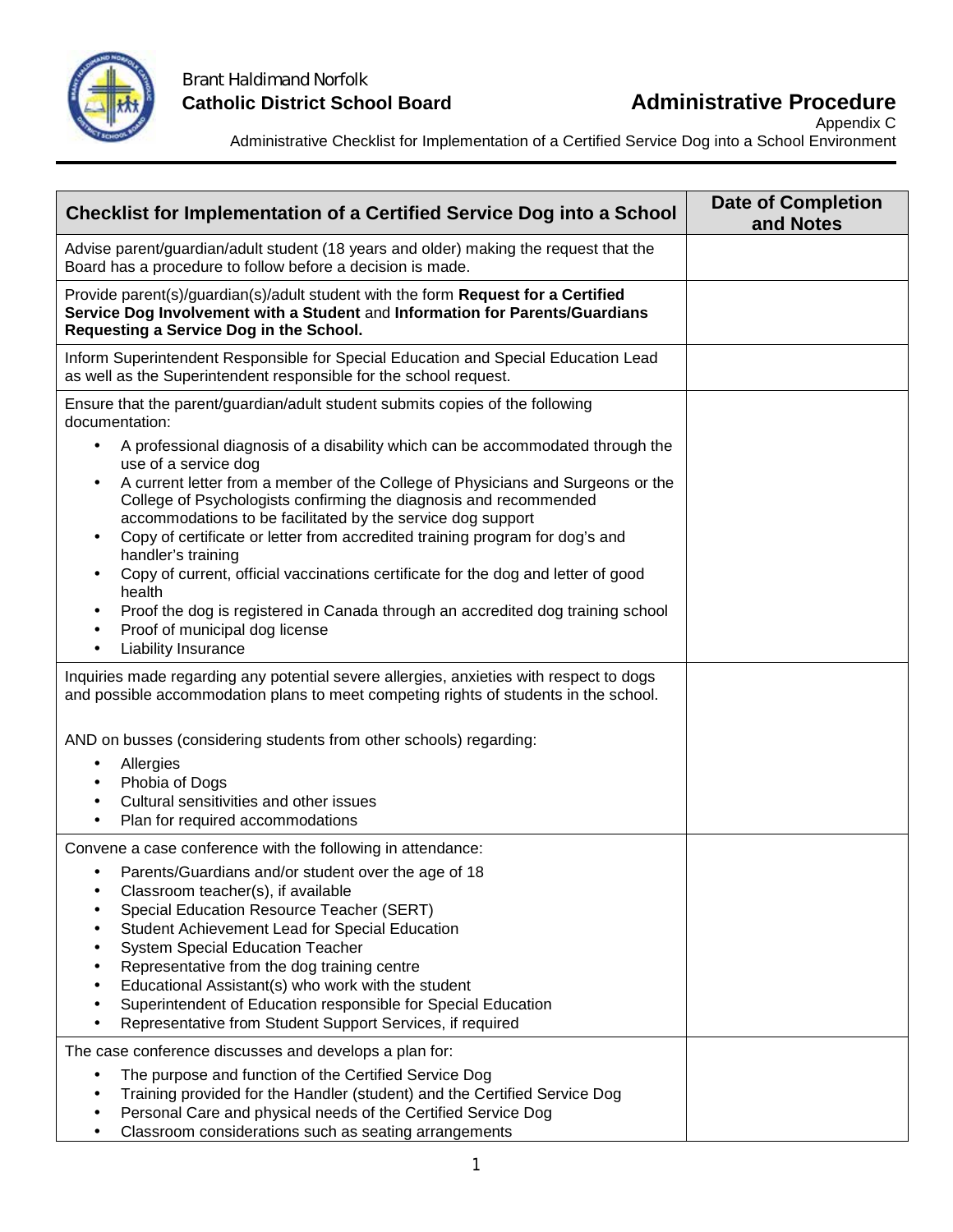

# Brant Haldimand Norfolk **Catholic District School Board Administrative Procedure**

Appendix C

| Administrative Checklist for Implementation of a Certified Service Dog into a School Environment |  |
|--------------------------------------------------------------------------------------------------|--|

| Any necessary changes in routine and procedures and program changes<br>A transition plan for both the Certified Service Dog and the student<br>A timetable for introduction of the Certified Service Dog to the school and<br>class(es)<br>A timetable for training of the student's school team<br>Rules of conduct around the Certified Service Dog for students, staff<br>Arrange a time for the Certified Service Dog to visit the school without students<br>present in order to familiarize it with the school site |  |
|---------------------------------------------------------------------------------------------------------------------------------------------------------------------------------------------------------------------------------------------------------------------------------------------------------------------------------------------------------------------------------------------------------------------------------------------------------------------------------------------------------------------------|--|
| Review the request with respect to its consistency with the IEP and/or recommendations<br>from the IPRC.                                                                                                                                                                                                                                                                                                                                                                                                                  |  |
| Inform school staff that a request has been made and receive their input.                                                                                                                                                                                                                                                                                                                                                                                                                                                 |  |
| Inform appropriate bus contact that a request has been made and receive input. If<br>transportation is being used through the consortium and the transportation is shared with<br>another Board(s) then those Boards must be contacted so that they can also complete<br>their assessments and communicate with school community members.                                                                                                                                                                                 |  |
| Inform School Council and community at a School Council meeting and receive their<br>input.                                                                                                                                                                                                                                                                                                                                                                                                                               |  |
| Contact the Fire Marshall and with assistance, create a plan for fire and emergency exit.<br>Plan must be included with school fire plan.                                                                                                                                                                                                                                                                                                                                                                                 |  |
| Meet with the parent(s)/guardian(s)/adult student, to inform them of the information, you<br>have received and if the service dog is approved, develop the implementation plan,<br>including fire and emergency exit plans and Management Plan for the Care of the Dog.                                                                                                                                                                                                                                                   |  |
| Advise the Superintendent and the Special Education Lead of your actions.                                                                                                                                                                                                                                                                                                                                                                                                                                                 |  |
| IEP should be updated as needed along with any behaviour plans.                                                                                                                                                                                                                                                                                                                                                                                                                                                           |  |
| Develop a communication strategy to inform students, staff, community and relevant<br>employee representatives. Include information in registration packages.                                                                                                                                                                                                                                                                                                                                                             |  |
| Post signs on the entrance doors and at any other appropriate places to advise visitors<br>of the dog's presence.                                                                                                                                                                                                                                                                                                                                                                                                         |  |
| Monitor and review the implementation on a regular basis. Including updated medical<br>information for the service dog and records of re-training and updating.                                                                                                                                                                                                                                                                                                                                                           |  |
| File relevant documentation and correspondence in the documentation file of student's<br>OSR.                                                                                                                                                                                                                                                                                                                                                                                                                             |  |
| Update plan and documentation yearly as required (IEP, certification, vaccinations, Fire<br>and Emergency plan, good health records, etc.)                                                                                                                                                                                                                                                                                                                                                                                |  |
| Inform the Superintendent that a Certified Dog is in place at the school and when/if the<br>Certified Dog is no longer going to be at the school.                                                                                                                                                                                                                                                                                                                                                                         |  |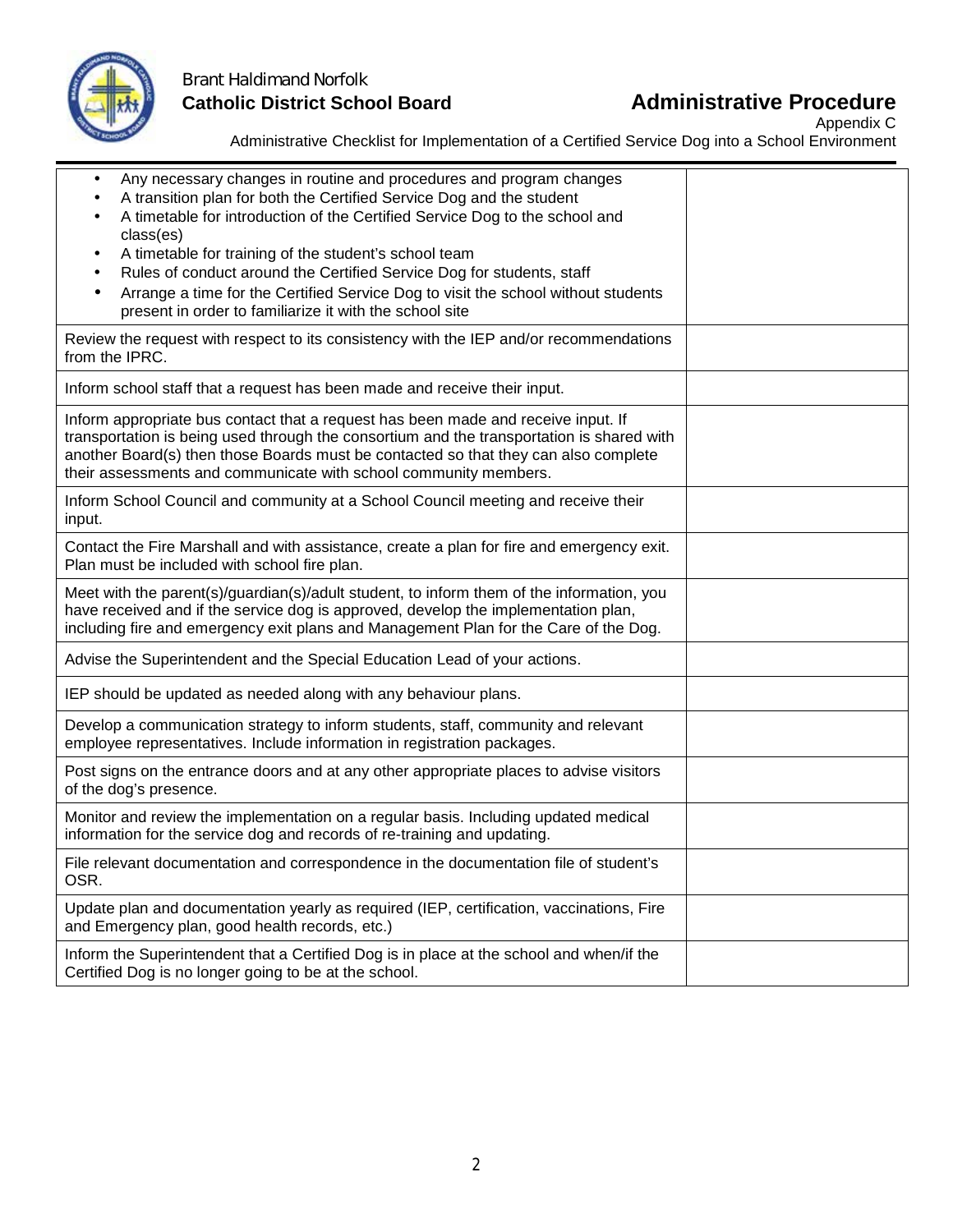

Appendix D Management Plan for the Care of the Certified Service Dog

# **Management Plan for the Care of the Certified Service Dog**

|                                                                                 | School Year: Van Albert Control Control Control Control Control Control Control Control Control Control Control Control Control Control Control Control Control Control Control Control Control Control Control Control Contro |  |
|---------------------------------------------------------------------------------|--------------------------------------------------------------------------------------------------------------------------------------------------------------------------------------------------------------------------------|--|
|                                                                                 |                                                                                                                                                                                                                                |  |
|                                                                                 |                                                                                                                                                                                                                                |  |
| manner as at home.                                                              | Note: Where possible and feasible, these responsibilities should be handled by the student in the same                                                                                                                         |  |
|                                                                                 |                                                                                                                                                                                                                                |  |
|                                                                                 |                                                                                                                                                                                                                                |  |
| Water Needs: (e.g. provision of water bowl, procedures for use, cleaning, etc.) |                                                                                                                                                                                                                                |  |
|                                                                                 |                                                                                                                                                                                                                                |  |
| Bladder/Bowel Needs of Dog (e.g. frequency, location, disposal, etc.)           |                                                                                                                                                                                                                                |  |
| Other considerations:                                                           |                                                                                                                                                                                                                                |  |
|                                                                                 |                                                                                                                                                                                                                                |  |
|                                                                                 |                                                                                                                                                                                                                                |  |
|                                                                                 |                                                                                                                                                                                                                                |  |
|                                                                                 |                                                                                                                                                                                                                                |  |
|                                                                                 |                                                                                                                                                                                                                                |  |
|                                                                                 |                                                                                                                                                                                                                                |  |
|                                                                                 |                                                                                                                                                                                                                                |  |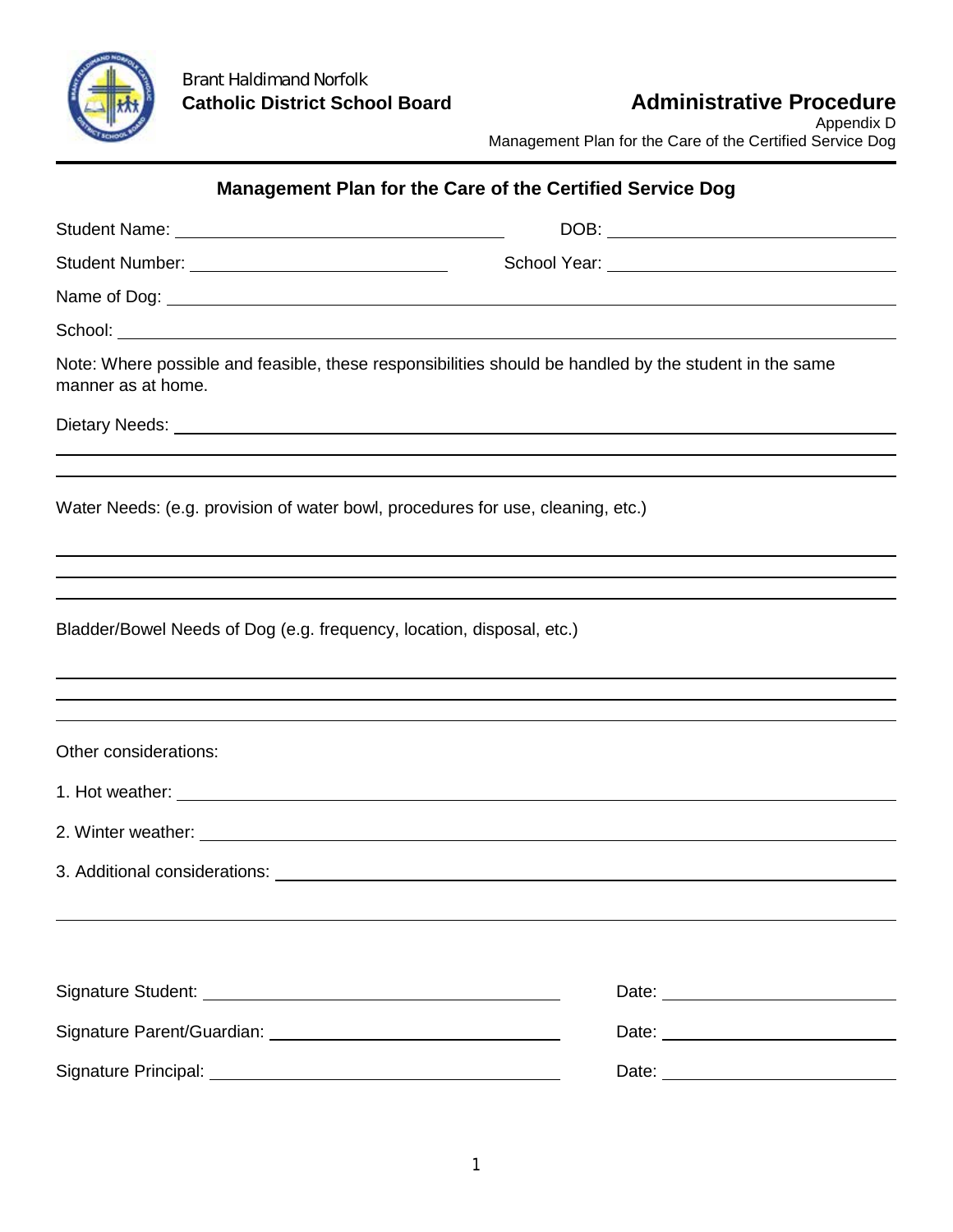

Brant Haldimand Norfolk

[School Letterhead]

[Insert Date]

# **Re: Service Animals in School Facilities**

Dear Parent/Guardian:

This letter is to inform you that there will be a Certified Service Dog in our school assisting one of our students.

This Certified Service Dog is a highly trained Certified Service Dog for our student and is able to assist in many of the routine activities, which may pose some challenges for this student. This child's right to have a Certified Service Dog is protected under Human Rights legislation.

There will be an information session at the school to integrate the Certified Service Dog into our daily routines and all our students will be instructed as to the proper procedure regarding the Certified Service Dog. They will be informed that the Certified Service Dog is a working Certified Service Dog and not a pet while at school.

We anticipate the Certified Service Dog being a benefit to the student's learning and we look forward to this new addition to our school community.

Thank you for your understanding and support.

Sincerely,

Full Name **Title** 

c: Name – Title, Location (if applicable) *(names are listed alphabetically by last name) Superintendent of Education: Family of Schools, Special Education OSR*

Attachment *or* Enclosure (if applicable) XX:xx (AUTHOR INITIALS:your initials)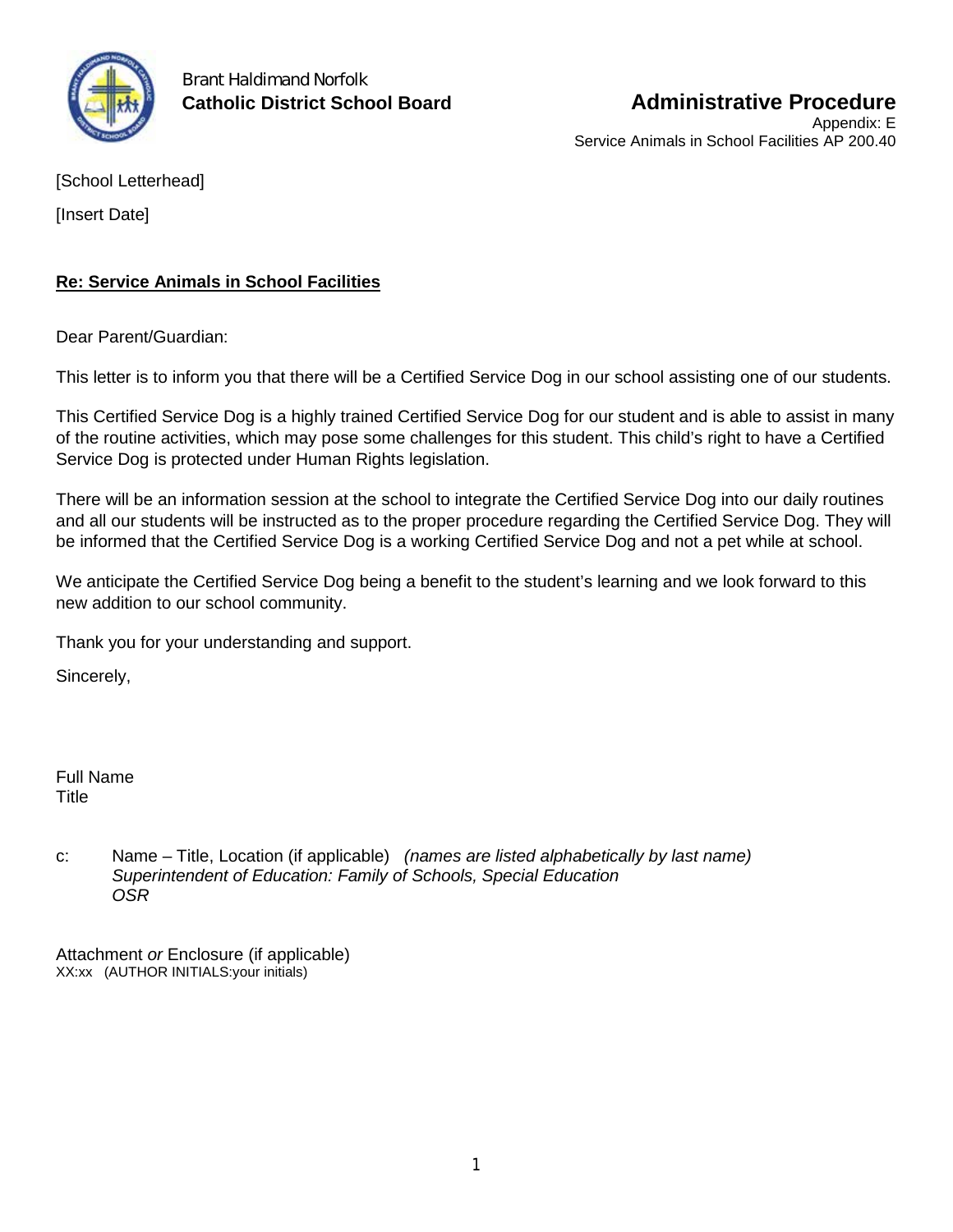

Brant Haldimand Norfolk

[School Letterhead]

[Insert Date]

# **Re: Service Animals in School Facilities**

Dear Parent/Guardian:

This letter is to inform you that there will be a Certified Service Dog in our school assisting one of our students and this student and the Certified Service Dog will be a part of your child's class.

This Certified Service Dog is a highly trained Certified Service Dog for our student and is able to assist in many of the routine activities, which may pose some challenges for this student. This child's right to have a Certified Service Dog is protected under Human Rights legislation.

There will be an information session at the school to integrate the Certified Service Dog into our daily routines and all our students will be instructed as to the proper procedure regarding the Certified Service Dog. They will be informed that the Certified Service Dog is a working Certified Service Dog and not a pet while at school.

If you have any specific concerns regarding the presence of the Certified Service Dog in your child's class, please contact me at the school.

Thank you for your understanding and support.

Sincerely,

Full Name Title

c: Name – Title, Location (if applicable) *(names are listed alphabetically by last name)* Superintendent of Education: Family of Schools, Special Education Classroom Teacher (s) OSR

Attachment *or* Enclosure (if applicable) XX:xx (AUTHOR INITIALS:your initials)